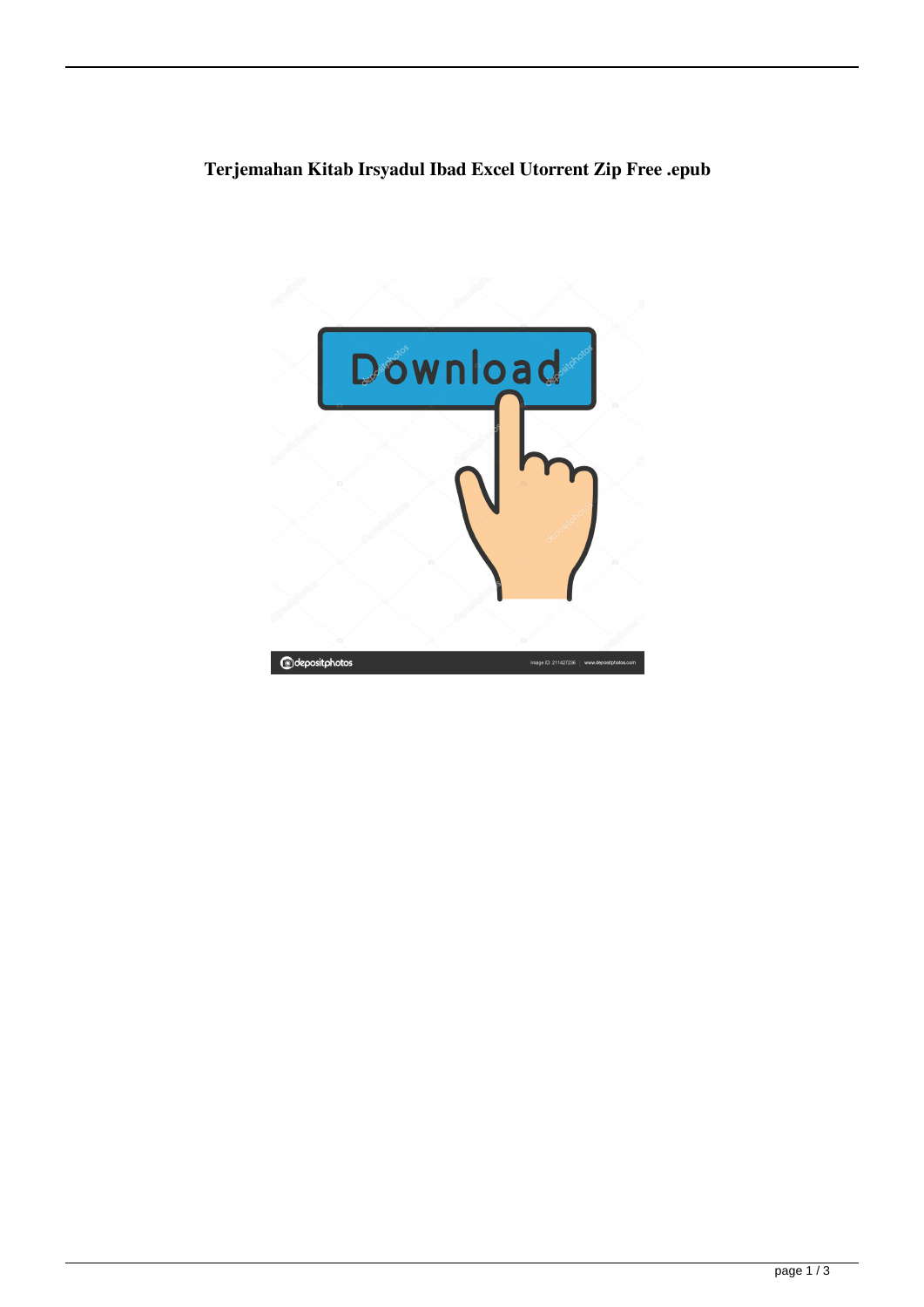Fishermen had a good time off the coast of Hawaii in March, thanks to a pair of international teams working to catch a 120-pound oceanic whitetip shark. The massive shark was netted at a distance of 10 miles off the coast of Hawaii's Kaena Point. Just south of Kaena, the Pacific Missile Range Facility's Sand Island facility tests land-based missiles. The post-shark-netting photo shoot on Sand Island, along with footage released by the U.S. National Oceanic and Atmospheric Administration (NOAA) Fisheries, indicate that a few sharks made it through the nets to give fishermen a taste of shark meat. According to the video's narrator, the shark's dorsal fin can be seen in the background of the scene. "You may also be able to see the shark's snout, as it gets into the water," the narrator says. The tracking from the ground and the real-time tracking from a drone enabled researchers to determine that the shark was a 120-pounder, which would be among the largest sharks spotted off Hawaii in several years. A 120-pound shark would be about the same size as a Great White. While encounters between human beings and sharks can be dangerous, the post-shark-fishing photos released by NOAA do not indicate any injuries. "This is just a rare opportunity to observe a very large shark," Steve Schofield, a NOAA fisheries biologist, said in the NOAA video description. "It is also good for us to be able to get a feel for how different equipment works at sea." Also in March, another whitetip shark was spotted in the same spot in the video, weighing in at 160 pounds. The sighting also marks the second time in about a year that a whitetip shark has been sighted in the area, according to NWHI. The video was released during NOAA's monthly Southwest Fisheries Science Center shark sightings report, which can be found on NOAA's website.Q: ListView won't refresh I'm using the below code to refresh the listview of my application. The listView used to display data as a result of a database query. I've added a TextView to this listView and made it empty after I've added the same data again using the code below. My problem is that the first time the application runs the listView isn't showing anything and the TextView is just